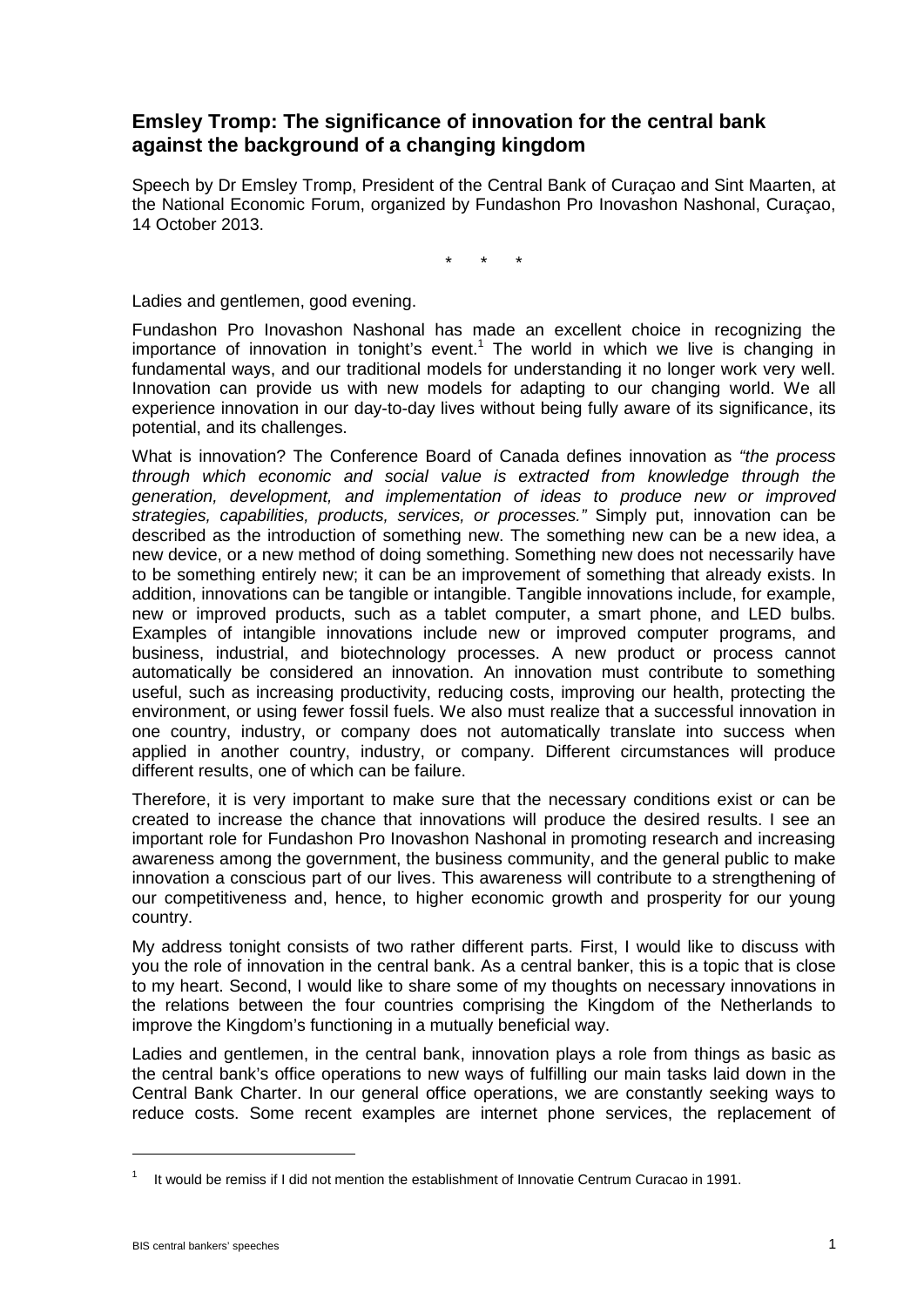fluorescent light bulbs by LED light bulbs, and the placement of solar panels. Furthermore, as we are the central bank of Curaçao and Sint Maarten, we have to meet regularly with financial institutions and government departments in Sint Maarten and Curacao. Innovation has made it possible, where and when appropriate, to reduce our travel expenses by video conferencing using Skype.

The internet has become essential in dealing with the financial institutions under our supervision and international organizations, such as the IMF. The banking institutions report all required data through a secured website of the central bank.

From there the data are uploaded to our systems for further processing. Also our datareporting obligations for the IMF are met by uploading the data to a secure IMF website. In addition, most of our business contacts are handled through e-mail. These examples demonstrate that we have made significant progress in reducing costs and improving efficiency by using new techniques (innovations) now available to us.

Innovation is also a driving force in effectively fulfilling the main tasks of the central bank. In article 3 of the Central Bank Charter, these tasks are defined as (1) promoting the stability of the currency, (2) promoting the soundness of the financial system, and (3) promoting a safe and efficient payments system. Let me elaborate on the role of innovation for each of these tasks beginning with the third one – promoting a safe and efficient payments system.

A safe and efficient payments system has two parts: the cash system and the noncash system. The role of the central bank in the cash system is to issue and bring into circulation bank notes and coins. Innovation plays a major role in the design and composition of bank notes. Security features to minimize counterfeiting are constantly evolving. Also the materials of which bank notes are made are evolving to prolong durability and, hence, reduce the cost per note. For example, bank notes made of polymers, better known as plastic, instead of paper are gaining ground and were recently introduced in Canada. Also the processing of used bank notes has become fully automated. We have a sophisticated machine that selects bank notes still fit for circulation and bank notes to be destroyed based on set quality parameters. Innovation contributes to new machines that work faster and make fewer errors. The Bank is currently evaluating all those new features to include in the long overdue new bank notes. The current paralyses in the decision-making with regard to the new bank notes are causing unnecessary risks to the current system.

The noncash payments system comprises cheques, written bank transfers, and all electronic payments such as the use of debit cards, credit cards, and internet banking. The transactions between clients of different banks are cleared daily through the central bank. This process is largely automated through the Netherlands Antilles Clearing system (NACS), which all local banks (including those on the BES islands) are connected to. The system is updated regularly by adding new functionalities with the aim of a fully automated clearing process. Noteworthy is that the local banks have indicated that they want to gradually phase out the use of cheques, which require very costly and labor-intensive processing, and phase in electronic forms of payment. We welcome this development. The central bank also supervises the payment systems at the individual banks to make sure that they meet international standards for security and reliability.

Ladies and gentlemen, the task of promoting the stability of the currency – the first main task in the Central Bank-Charter – is executed by the central bank's monetary policy. The fixed peg of the Netherlands Antillean guilder to the US dollar can be maintained only by guaranteeing that sufficient foreign exchange is always available to settle our international payments. Our benchmark is foreign exchange reserves sufficient to cover at least 3 months of goods and services imports. This brings me to a simple explanation of the monetary transmission mechanism: if the banks extend more credit, the result will be more spending, more imports, and the use of more foreign exchange, which ultimately could lead to a decline in foreign exchange reserves. The central bank's monetary policy tries to influence the growth rate of credit extension by the banks to reverse a downward trend in foreign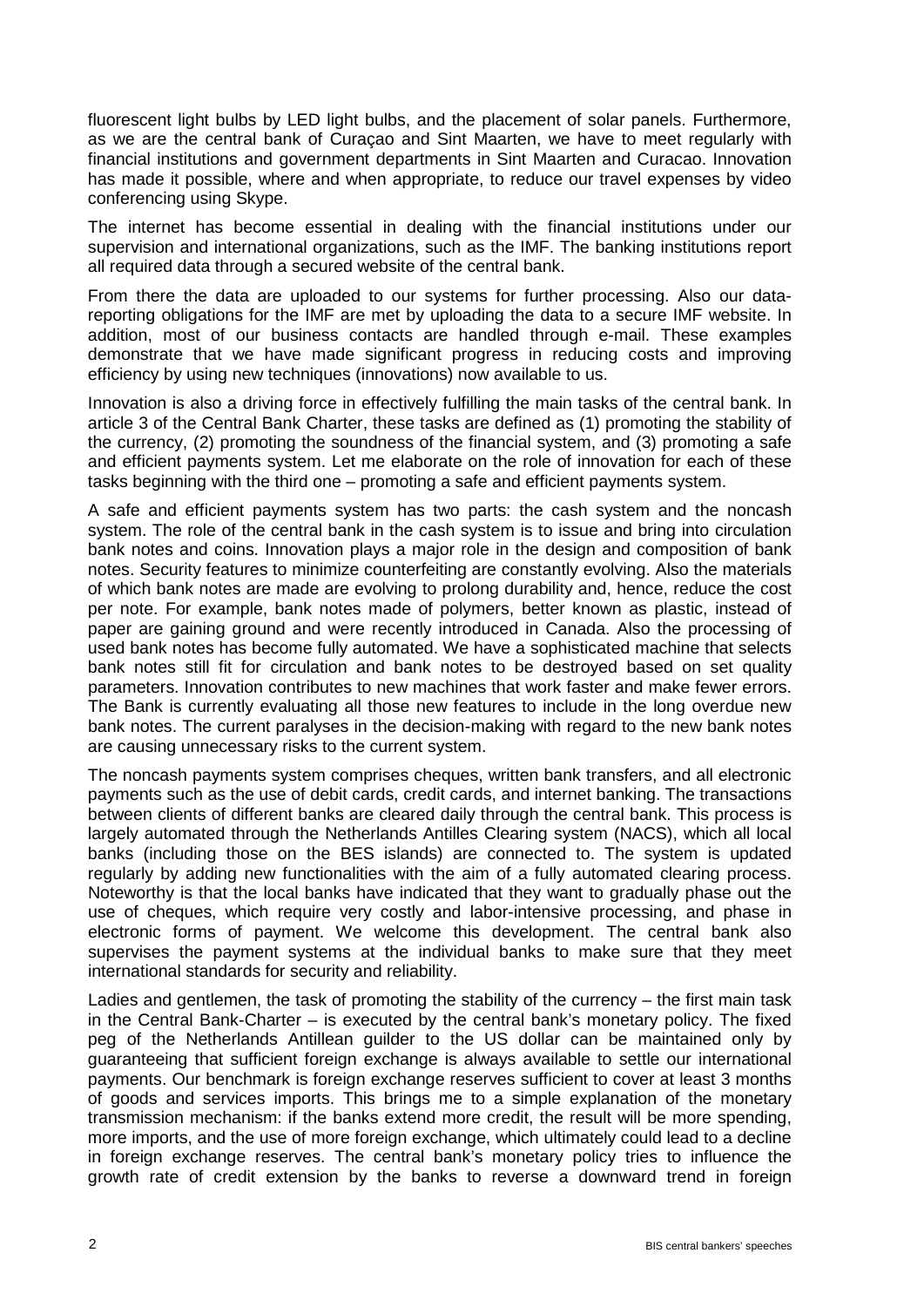exchange reserves to prevent the reserves from reaching a level at which the stability of the peg is questioned.

During the past decades, the main innovation in the central bank's monetary policy has been a shift from direct credit controls to liquidity-driven instruments. Before the 1990s, credit ceilings were applied to control credit growth at the commercial banks. In the nineties, these ceilings were replaced by a more flexible credit measure, the monetary cash reserve arrangement. For example, excess credit growth was allowed but at a penalty, and unused growth margins could be traded among banks. Nevertheless, prolonged use of credit measures causes rigidities in the banks' balance sheets and hampers new banks from expanding, thereby stifling competition in the banking sector. Also in the nineties, the first steps towards liquidity driven instruments were taken with the introduction of the reserve requirement and auctions of certificates of deposit (CDs). Under the reserve requirement, the banks have to hold a blocked non-interest-bearing deposit at the central bank determined as a percentage of their domestic liabilities, limiting their access to liquidity for credit extension. The reserve requirement was supplemented by the bi-weekly auctioning of CDs, tradable interest-bearing securities, to steer banking liquidity during the fixed reserve requirement period. As of the beginning of this century, the reserve requirement and the auctioning of CDs became the central bank's main monetary policy instruments.

The reserve requirement and CD auctions worked well under normal circumstances. However, the debt relief provided by the Dutch government during 2009 and 2010 as part of the constitutional reforms caused significant excess liquidity in the banking sector. In the year after the debt relief, the unsustainable high deficit on the current account of the balance of payments again became prominent, combined with high credit growth and a declining trend in foreign exchange reserves and the import coverage. These developments prompted the central bank to tighten its monetary policy by increasing the reserve requirement beginning September 2011. Given the high excess liquidity, the increase of the reserve requirement was not effective in reducing credit growth and, hence, moderating the decline in our foreign exchange reserves. That's why we temporarily revived the credit control measure as of March 2012.

This action has proven successful in attaining our monetary objectives. In February 2012 our balance of payments recorded a deficit of over NAf 500 million; today, as a consequence of those credit control measures, the deficit stands at NAf 62.6 million.

Ladies and gentlemen, innovation is not always easy. Fear of the unknown often generates resistance to new ideas. Therefore, it is important to create an environment conducive to innovation by creating champions to help overcome resistance.

We live in a period of Unconventional Monetary Policy. To quote Jean-Claude Trichet<sup>2</sup> the former President of the European Central Bank: "…we all have had, since mid-2007, the great privilege to experience extraordinary demanding and difficult times…" He went on to say: "The widespread introduction of so-called non-standard monetary policy measures by major central banks has been a defining characteristics of the global financial crisis." Most of my professional life I spent thinking and practicing monetary policy. The basic tenet of my thesis was that in a small open economy as ours, fiscal consolidation is an indispensible condition for monetary stability. The debt relief program in the context of the constitutional changes was the fulfilment of that expectation. However, suddenly in the blink of an eye, the market for government bonds dried up, depriving the Bank of an important policy instrument, namely, the ability to conduct monetary policy through open market operations. To fill that vacuum, we embarked on the development of the corporate bond market. While the

<u>.</u>

<sup>&</sup>lt;sup>2</sup> Unconventional Monetary Policy Measures: Principles-Conditions-Raison d'être. Speech delivered at the IJCB conference "Central Banking: Before, During, and After the Crisis" held on March 23–24, 2012 at the Board of Governors of the Federal Reserve System in Washington, DC.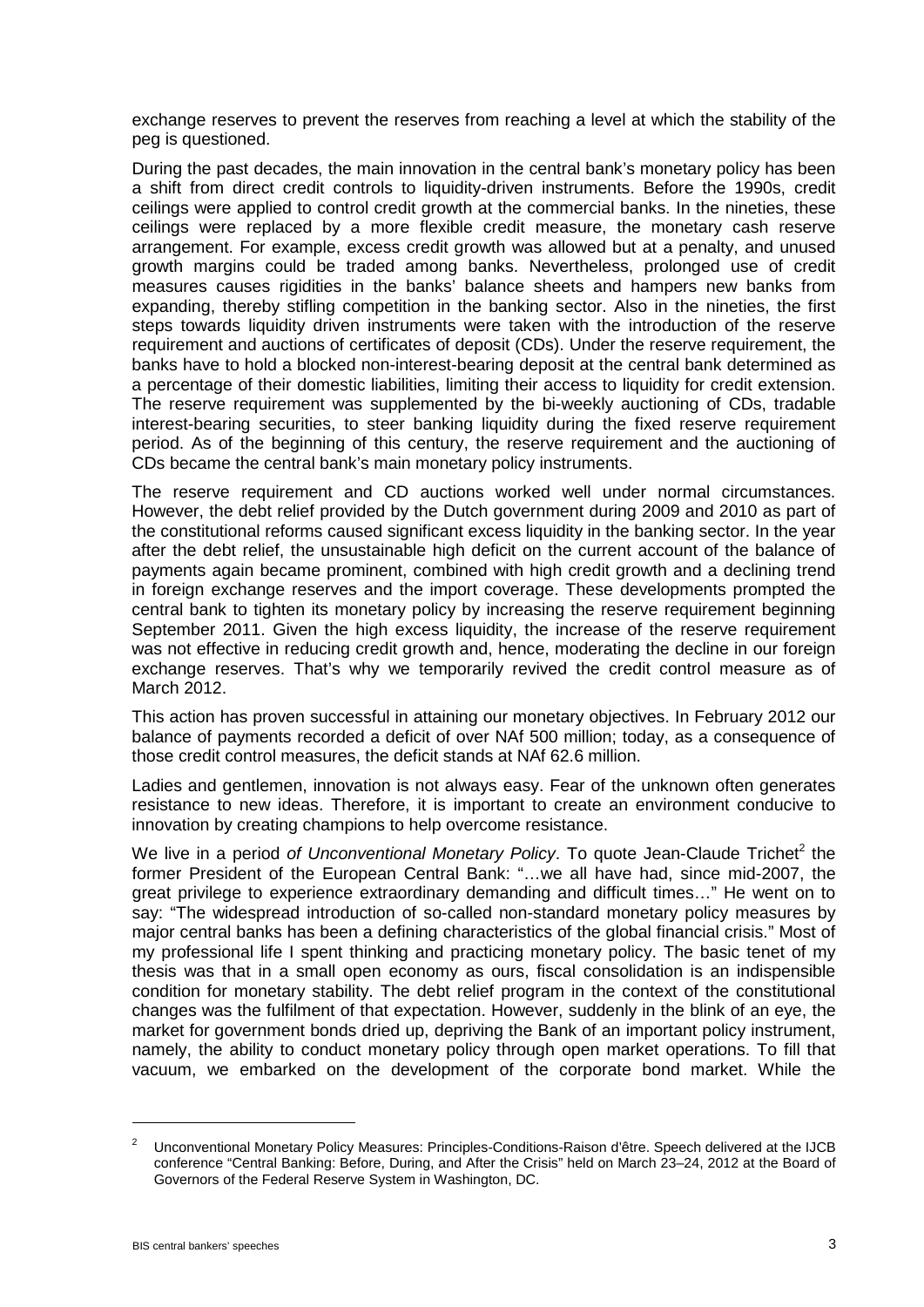corporate bond market has been gaining new momentum elsewhere, the development is being viewed with apprehension here. It baffles the mind to observe that in the aftermath of the Great Recession of 2008, there are still some people who advocate strict adherence to conventional monetary policy.

Ladies and gentlemen, let me expand on how innovation relates to the final main task of the central bank – promoting the soundness of the financial system—which is the responsibility of our prudential supervision. The global financial crisis has triggered major innovations in financial sector supervision. These innovations should minimize the chance that such a crisis would happen again in the future, and they comprise not only reforms in financial regulation in areas such as capital, liquidity, provisioning, accounting, and compensation, but also and more important, a more comprehensive macro approach to supervision.

The financial crisis revealed several weaknesses in the way supervision was executed precrisis. These weaknesses included, first, a backward-looking approach that focused on the financial institutions' historic data. The second weakness was an overreliance on financial firms' own risk analyses and internal controls. Third, new complex financial products and their risks were not fully understood. Fourth, the general microprudential approach that was used focused on individual, regulated entities, and not enough attention was paid to the sector as a whole or to risks from outside the regulated system. The fifth weakness was a hesitation to act quickly when the first signs of undesirable developments were detected.

Modern post-crisis supervision is focused on risk management, a system-wide approach, and coordination between prudential, monetary, and macroeconomic frameworks. This new macroprudential approach will complement the traditional microprudential supervision. For optimal coordination between micro- and macroprudential supervision, these functions ideally should be under one roof. In our central bank, this is already the case. I modestly have to admit that this arrangement is not because we had a great vision of what the future would call for, but rather, for economies of scale. Due to our small scale, it is much more cost efficient and effective to concentrate the supervision of the entire financial sector at the central bank instead of separating it among different agencies.

Macroprudential policies are directed at achieving greater financial stability. An important element of the macroprudential approach is conducting analyses to get a good understanding of the risks building up in financial institutions and the sector as a whole. These analyses are forward-looking, and they include simulations of the impact of economic shocks on the soundness of the financial sector and its institutions, so-called stress tests. Based on the results of these tests, macroprudential policies are developed aimed at strengthening the resilience of the financial sector against shocks.

Macroprudential tools are typically counter-cyclical, building buffers in good times to absorb losses in bad times. These tools can be divided between tools to influence lenders' behavior, such as cyclical capital requirements, leverage ratios, and dynamic provisioning, and tools to influence borrowers' behavior, such as ceilings on loan-to-value ratios that determine the maximum loan amount relative to the value of real estate, and debt-to-income ratios that determine the maximum allowed amount of accumulated debt relative to the income of a borrower. Given their characteristics, these tools also can complement the available monetary policy tools to achieve the monetary objectives of the central bank.

The central bank adopted this broader approach to financial sector supervision with the establishment of a Financial Stability department in July of this year. During this year and next year, the department will be built up to full strength to give financial stability a prominent place within the Bank's organization.

Ladies and gentlemen, I would like to devote the final part of my address to an entirely different topic from that of the central bank, namely, my view of some necessary innovations in the relations between the Kingdom partners. I think this is a proper moment after we have just celebrated the third anniversary of the country status of Curaçao and Sint Maarten in the Kingdom of the Netherlands.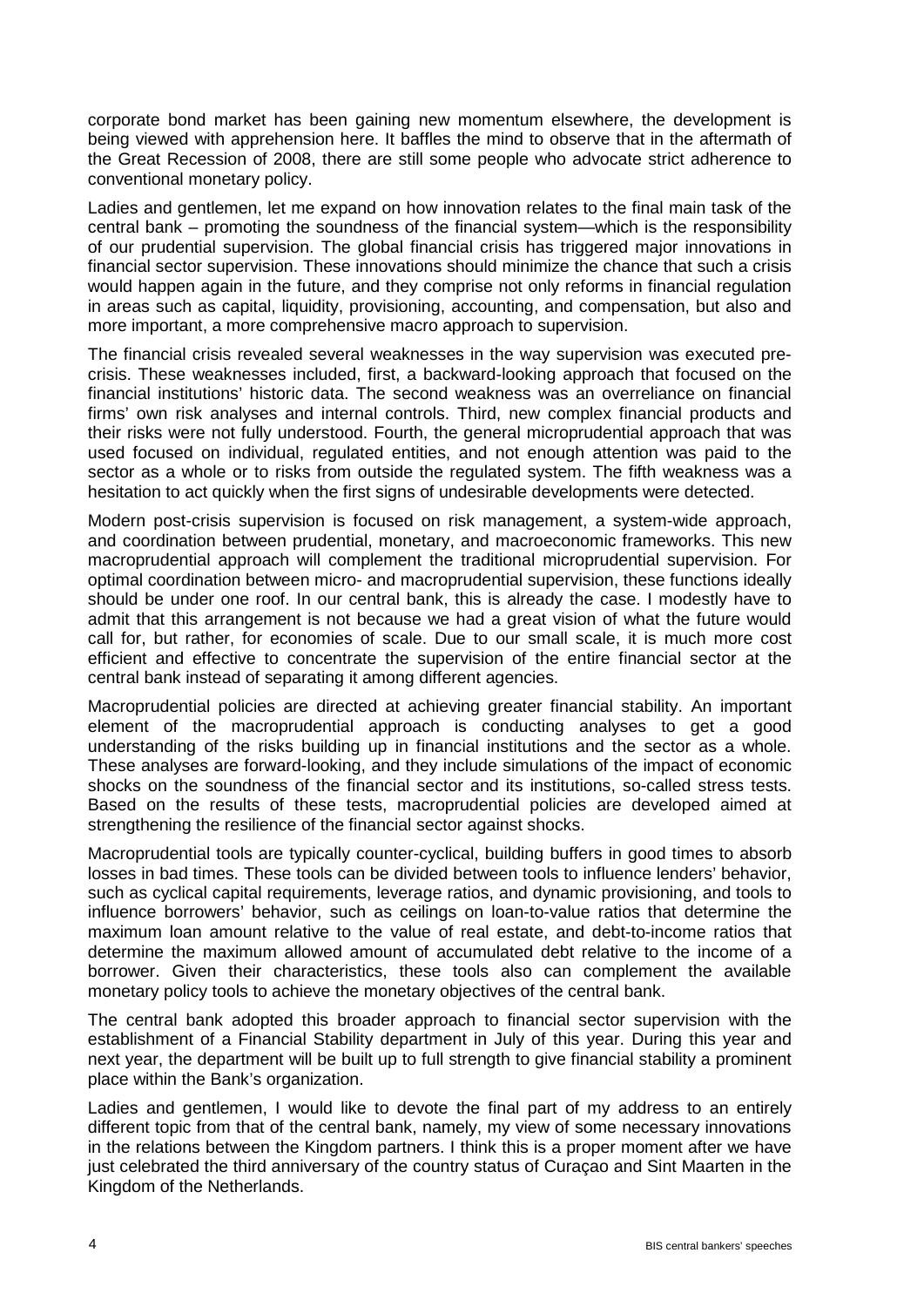Three years of new constitutional relations have been overshadowed by frequent tensions between the new Kingdom partners and the Netherlands. These tensions included the intended limitations on settlement in the Netherlands for citizens from the Caribbean Kingdom partners and instructions by the Kingdom Council of Ministers to balance the government budget and improve public governance. During these periods of tensions, emotional calls to leave the Kingdom and become independent usually arise. These incidents demonstrate that we are still searching for an acceptable balance between the autonomy of the countries and the responsibilities of the Kingdom for safeguarding human rights, the rule of law, and good governance.

As mentioned in my introduction, we are living in a changing world that includes a changing Kingdom. We tend to assume that Holland is a static country about which we know everything there is to know. We forget that over the past two decades, Holland has changed as much as any region in the world. The European Union has been created and has expanded beyond Western Europe to bring in diverse new members. In many ways, Holland is now a very different place. This new reality, I think, requires a different mindset. It requires a more sophisticated understanding of the complexity of this change. We need stewardship based on a society that has to understand its responsibilities and not be rushed into rash decisions, which can only isolate us and make us very vulnerable. We have to engage this changing Holland rather than react defensively to it. We have to restore a confident, forwardleaning country and not become hunkered down behind cultural walls. If a problem arises, we do not have to fight the problem but rather, we have to understand the problem and solve it. Instead of looking through one end of the telescope, both sides tend to look through the other end at a myriad of little problems.

In my opinion, some innovations are necessary in the way we deal with each other in the Kingdom to improve the functioning of the new constitutional structure. In this context, it is important to realize that although we are equal partners in the Kingdom, we are not similar. The Netherlands has a long tradition as a democratic constitutional and welfare state and a much larger population and economy than the Caribbean Kingdom partners. For example, the combined population of the Caribbean Kingdom partners is less than 2% of the population of the Netherlands, while the combined economies are less than 1% in terms of GDP. This asymmetric reality has created a cultural misunderstanding which has led us to an excessively one-directional reliance on Holland to solve problems that are deeply rooted and not fully understood. A great deal of time and patience will be required to work out a more balanced relationship.

Curaçao and Sint Maarten are microstates, but they have to build up and maintain all the institutions necessary to function as a democratic constitutional state. This institution building began only three years ago in Sint Maarten. Curaçao has a longer tradition in this area because the former central government was concentrated in Willemstad, but it is still struggling to merge the central and island administrations. Moreover, the distance between politicians, civil servants, and citizens is much smaller than in the Netherlands. These differences imply that the strength of governance can never meet the standards common in the Netherlands. However, we have to be mindful of the dangers of exceeding the limits of this argument. Recent events have reminded us that self-serving arguments can extract a huge historic price.

Ladies and gentlemen, we tend to recur too frequently to international law and regulation standards when calling for necessary improvements in the Caribbean Kingdom partners. However, it is important to remember that domestic moods are driven by where the shoe pinches, and they can be exaggerated by fears and ignorance. Therefore, local capacity limitations and differences in culture must be taken into account.

I think we can work together in the Kingdom in a constructive way that will produce additional benefits for all individual partners and for the Kingdom in its entirety. To achieve that